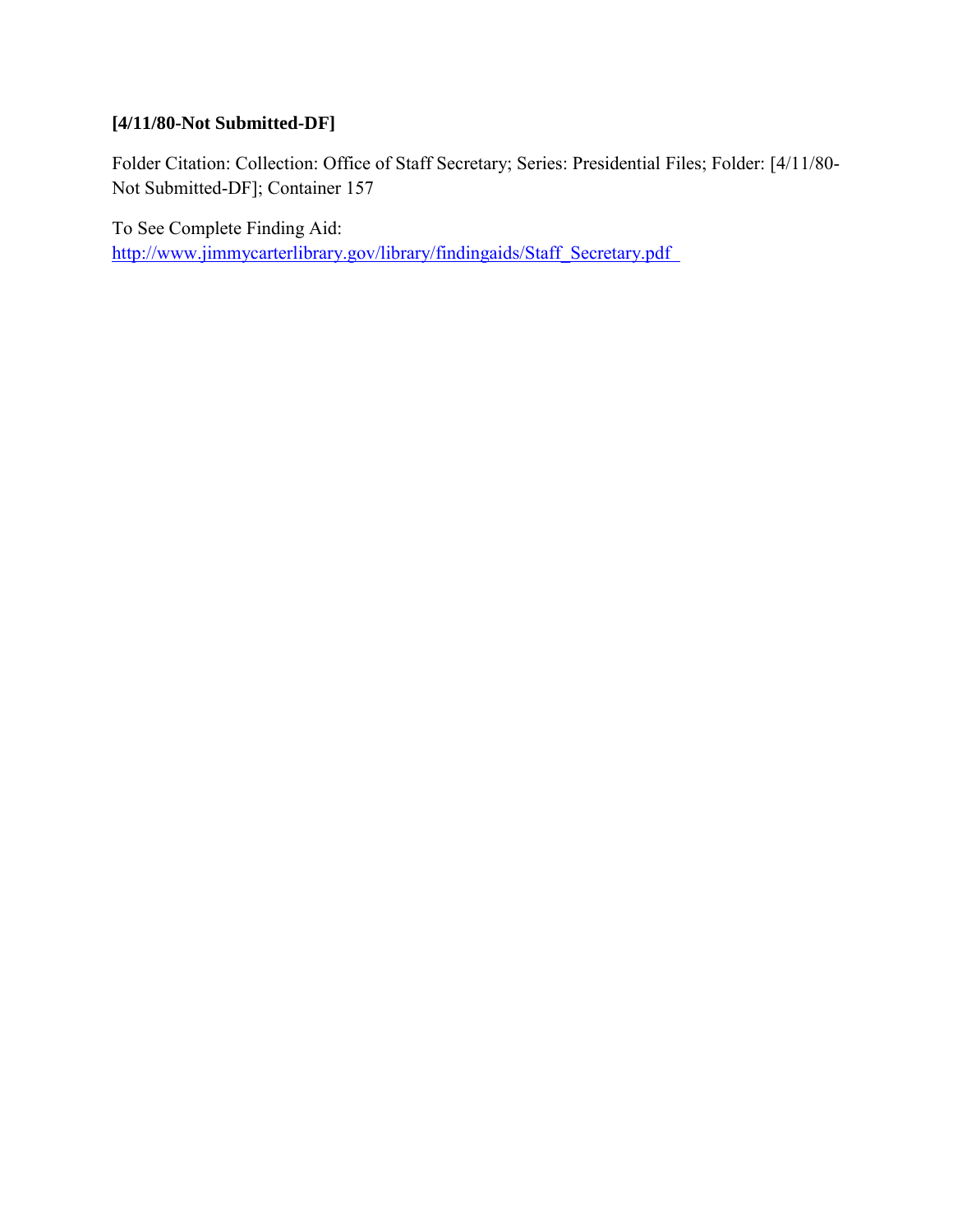#### THE WHITE HOUSE WASHINGTON

#### RE: Welfare Demonstration Memo

OMB needs until Friday on above listed memo. Mcintyre and Sec. Marshall are meeting on it this afternoon -- OMB will then prepare the written attachments needed.

Per Urselle

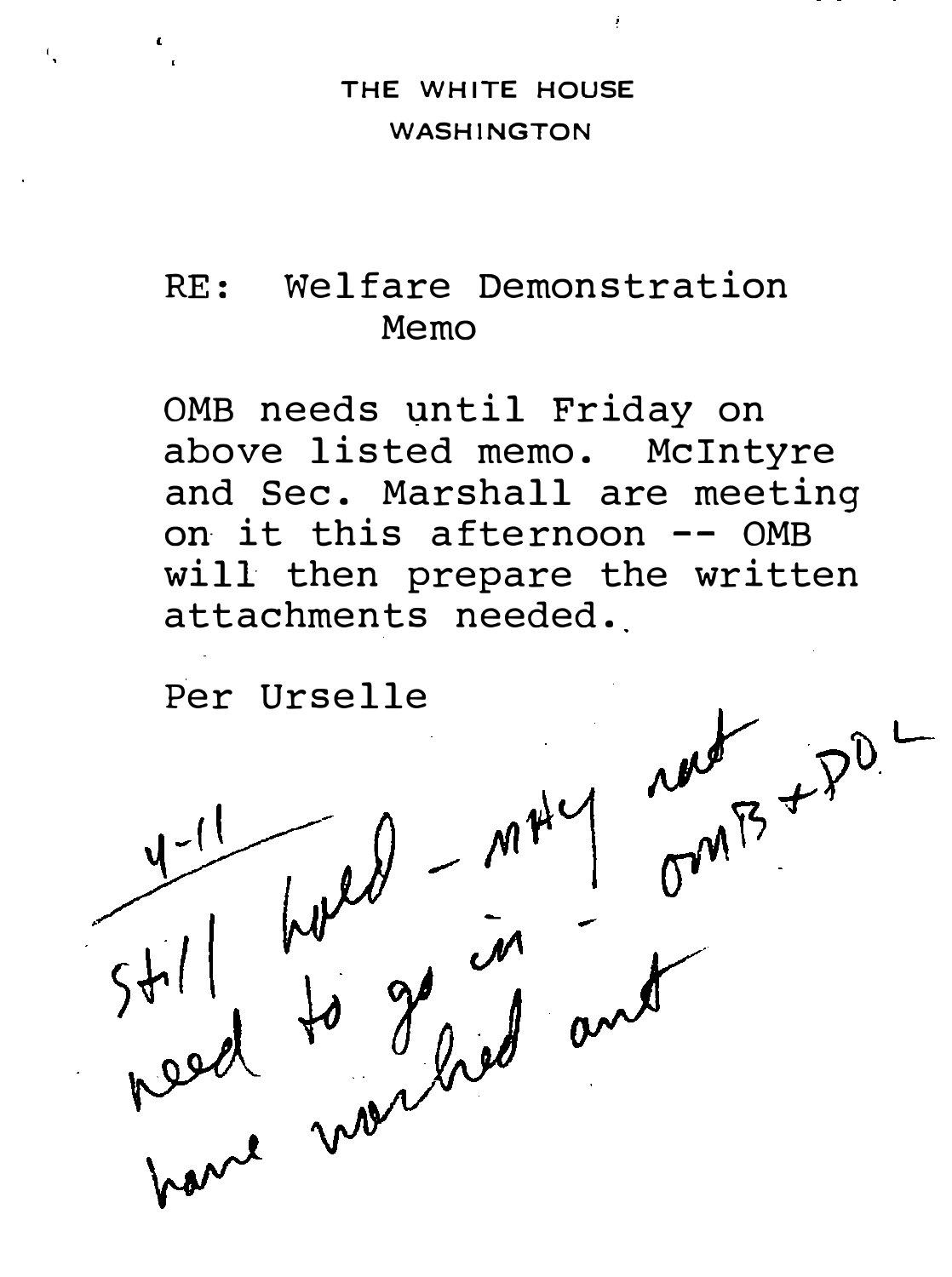Il dont julian 7 norhall will put insteal **Electrostatic Copy Made** for Preservation Purposes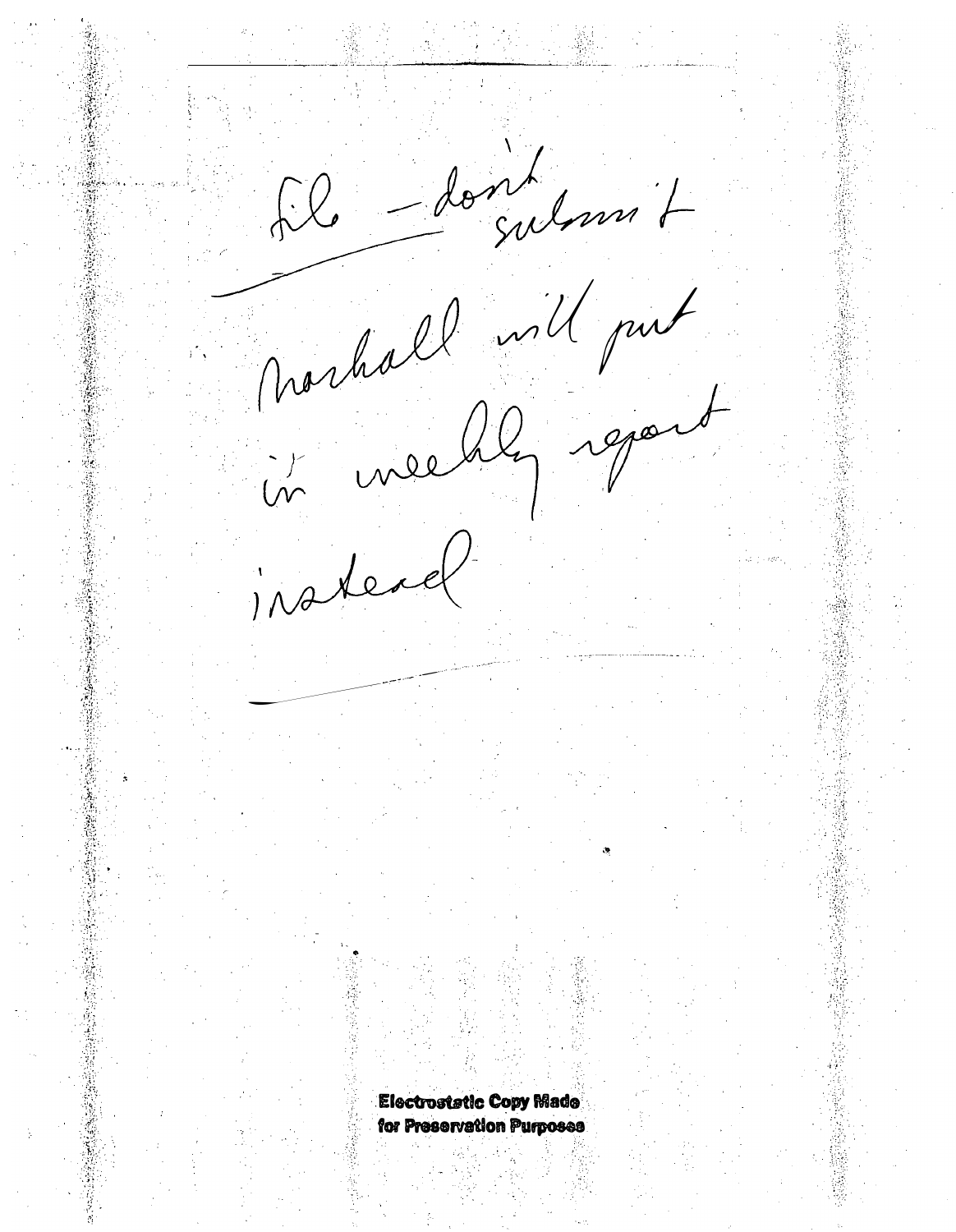| $\mathbb{C}$                                                                |                                                                                |            |
|-----------------------------------------------------------------------------|--------------------------------------------------------------------------------|------------|
|                                                                             | ID 801925<br>HOUSE<br>THE<br>MHITE                                             |            |
|                                                                             | WASH INGTON                                                                    |            |
| 用具性<br>$\mathbb{C}$                                                         | 04 APR 80<br>DATE:                                                             | UUHA<br>Q) |
|                                                                             | FOR ACTION: JIM MCINTYRE                                                       |            |
| $\bigcirc$                                                                  |                                                                                |            |
| $\bigcirc$                                                                  | Mehityne asked that we<br>hold for a couple of<br>days-this memo               |            |
|                                                                             | shight not need<br>To get to the President<br>ENSTAT OMB Will be holding       |            |
|                                                                             | STU ELZENSTAT<br>INFO ONLY:<br>THE VICE PRESIDENT                              |            |
| $\bigcirc$                                                                  | JACK WATSON                                                                    |            |
|                                                                             |                                                                                |            |
| l i li ll                                                                   |                                                                                | Ó<br>3907  |
|                                                                             | SUBJECT:<br>MARSHALL MEMO RE WELFARE REFORM JOB DEMONSTRATION                  |            |
|                                                                             | PROJECTS                                                                       |            |
| ⊙                                                                           |                                                                                |            |
| $\bigodot$                                                                  |                                                                                |            |
|                                                                             |                                                                                |            |
| أريبا                                                                       | RESPONSE DUE TO RICK INFCHESON STAFF SECRETARY (455-7052)<br>÷<br>$\mathbf{+}$ |            |
| $\mathbb{C}$                                                                | 1200 PM MONDAY<br>07 APR 30<br>BY:<br>÷                                        | C)         |
|                                                                             |                                                                                |            |
| $\left(\begin{smallmatrix} 0 & 0 \\ 0 & 0 \end{smallmatrix}\right)$<br>समुग |                                                                                | 用电影        |
| $\bigcirc$                                                                  | ACTION REQUESTED:                                                              |            |
|                                                                             | STAFF RESEONSE: ( ) I CONCUR. ( ) NO COMMENT.<br>$($ ) HOLD.                   |            |
| $\mathbb{C}^{\times}$                                                       | PLEASE NOTE OFHER COMMENTS BELOW:                                              |            |
| $\frac{1}{2}$                                                               |                                                                                |            |
|                                                                             |                                                                                |            |
| $\bigodot$                                                                  |                                                                                |            |
| $\bigcup$                                                                   | <b>Electrostatic Copy Made</b>                                                 |            |
|                                                                             | for Preservation Purposes                                                      |            |
| $\binom{n}{2}$<br>8800                                                      |                                                                                |            |
|                                                                             |                                                                                |            |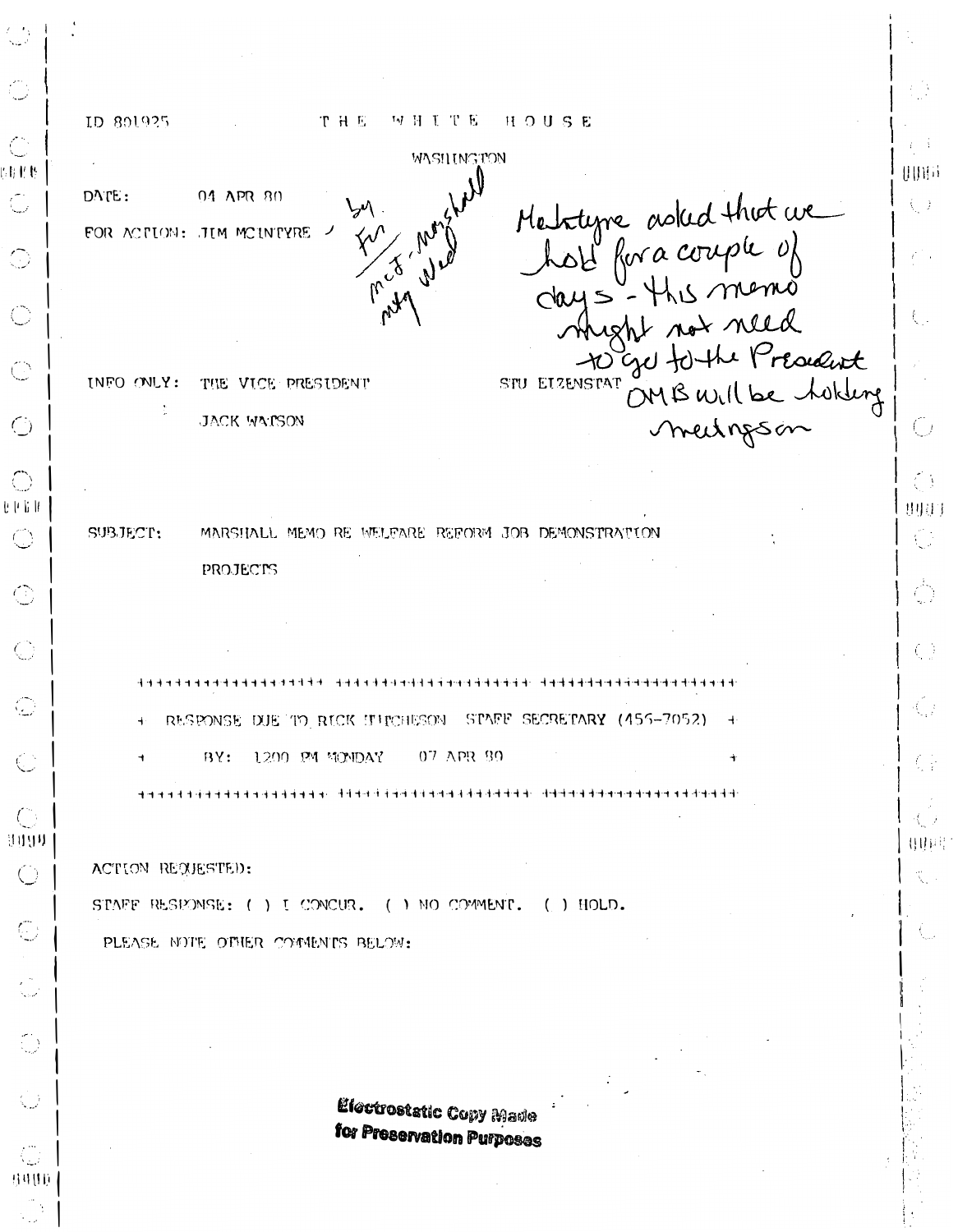#### U.S. DEPARTMENT OF LABOR

SECRETARY OF LABOR WASHINGTON, D.C.

 $APR$  3 -  $B$ 

and company

MEMORANDUM FOR THE PRESIDENT

FROM: SECRETARY OF LABOR  $\{ \rho \nu \}$ 

SUBJECT: Welfare Reform Job Demonstration Projects

You may recall that during our discussion prior to your speech before the Building and Construction Trades Legislative Conference I raised again the issue of our welfare demonstration projects. Based on our discussion, my understanding of your decision last week is that you support the continuation of these demonstration projects if they are consistent with your outlay objectives for 1980 and 1981 and that the Congress is willing to accept our refinancing proposal. As I indicated, our previous plan requires no additional funding and I am convinced the Congress will accept it.

Our plan would reduce the overall scale of the program in FY 1980 and 1981 by about 40 percent, absorb all new funding requirements for the program in FY 1981 within discretionary resources available under CETA Title II-D, and result in no change in either the budget authority or outlay totals for both FY 1980 and FY 1981 provided to the Congress last Friday in your amended budget.

Details of the proposed plan are provided in the attachment. In accordance with your instructions it is my intention to begin formal exploration with the Congress to determine if this arrangement is acceptable to them. I will coordinate this effort with OMB.

Attachment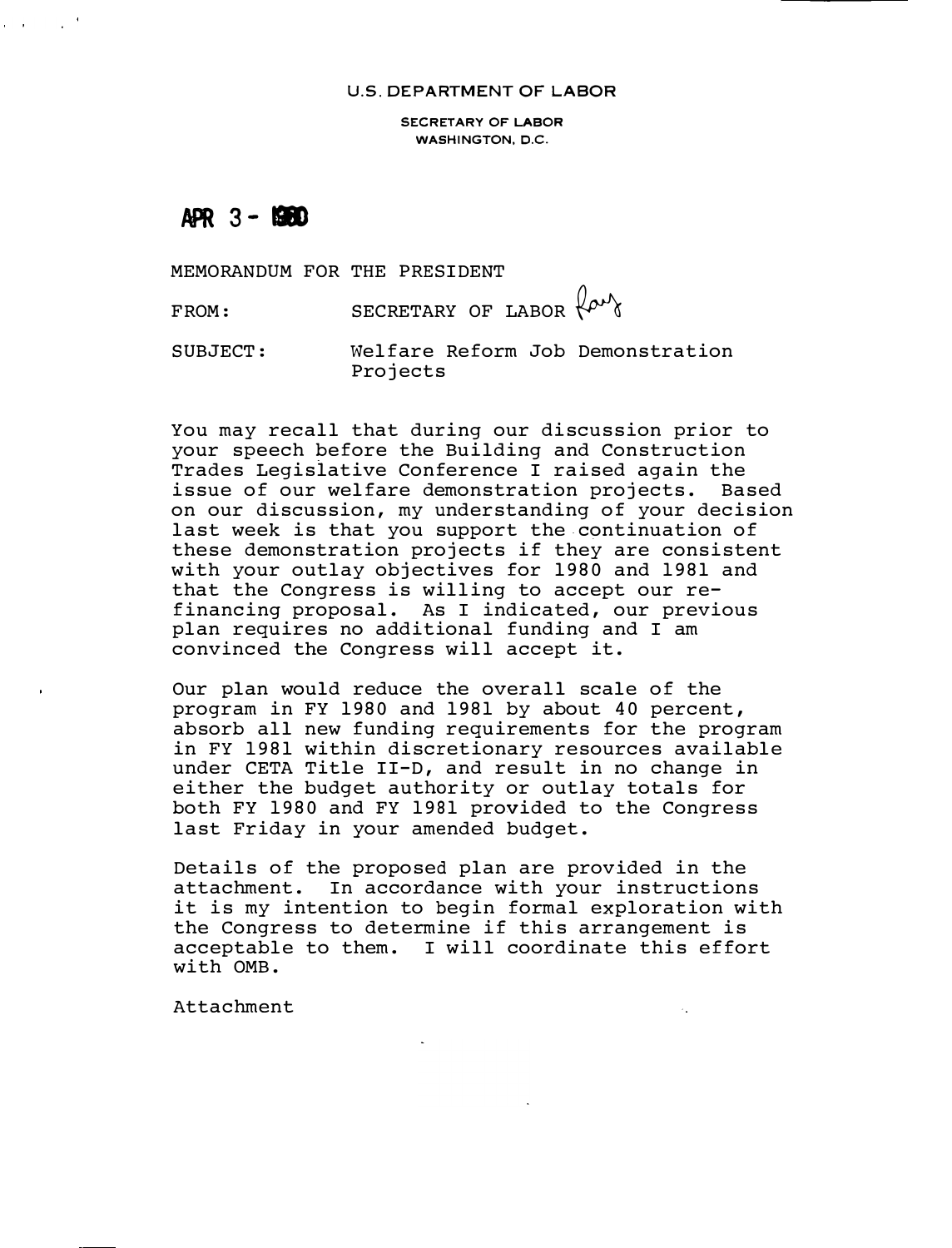#### Welfare Reform Demonstration Program

#### DOL PROPOSAL

## (dollars in millions)

|                   | FY 1980 |                         | FY 1981   |     | Total 80/81 |  |
|-------------------|---------|-------------------------|-----------|-----|-------------|--|
|                   | BA      |                         | <b>BA</b> |     | Outlays     |  |
| Original DOL Plan |         | \$175 \$179 \$281 \$271 |           |     | \$450       |  |
| New DOL Plan      | 175     | 57                      | 63        | 208 | 265         |  |

### Elements of the Plan

 $\frac{1}{2}$ 

V

- o The new DOL plan substantially reduces the cost and scale of the program as compared with the original plan. The total twoyear outlay cost is reduced from \$450 million to \$265 million. The build up of the program in FY 1980 will be restricted and the overall scope of the program in FY 1981 will be reduced with some individual projects either eliminated or substantially reduced in scale.
- o All new funding for the program in FY 1981 would come from Title II-D discretionary funds. The plan calls for the use of \$61 million in budget authority from the II-D discretionary monies to fund the program. The new discretionary money would be used in combination with carryover monies from the FY 1980 Title III appropriation to fund the estimated FY 1981 operating level of \$208 million.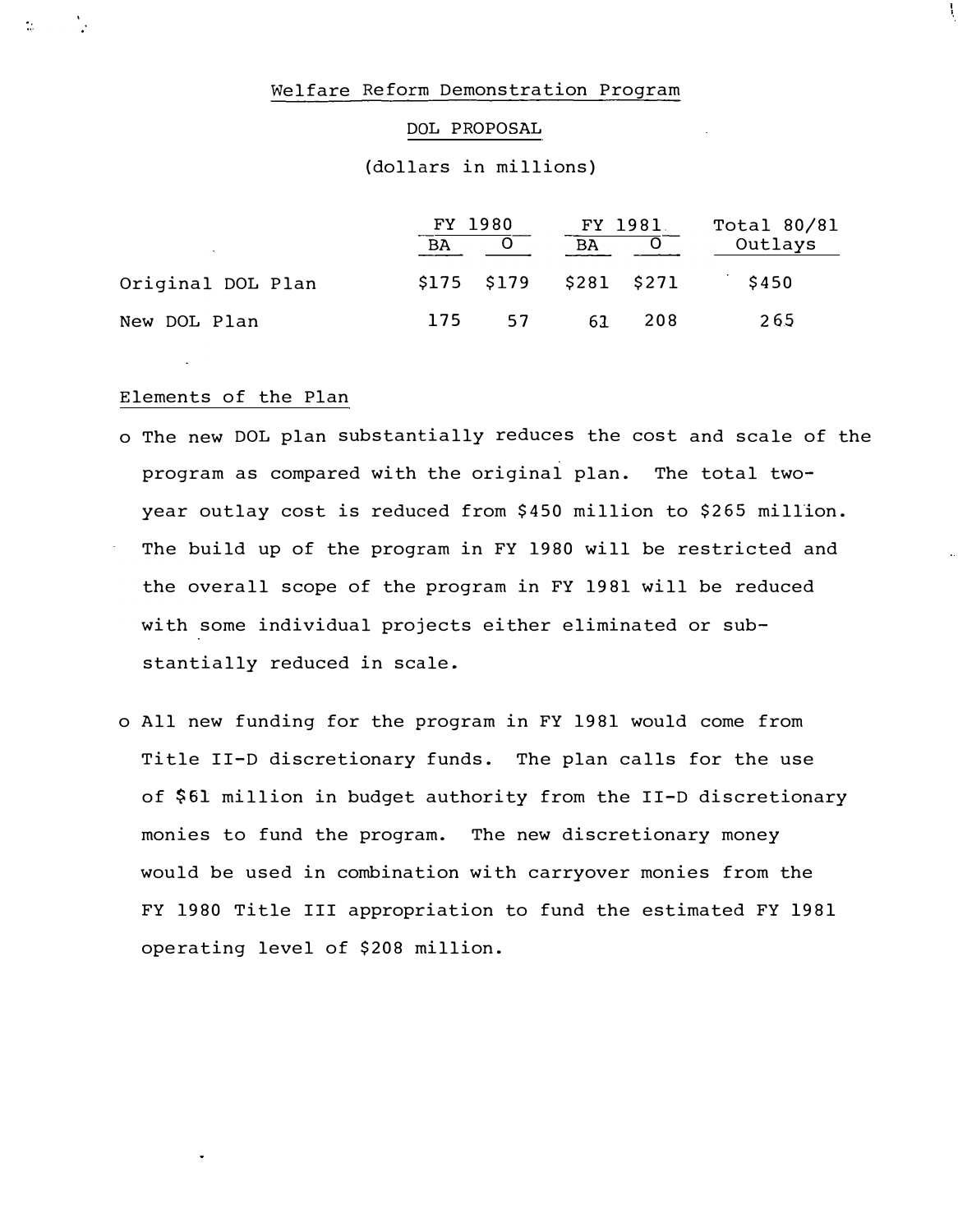- o The new plan would be completely consistent with the BA and outlay figures agreed to for CETA under the President's revised budget. Changes in amounts proposed for the demos would be offset by equal changes in amounts proposed for II-D. Thus, in FY 1980 a reduction of \$28 in II-D outlays would be made to accommodate the \$28 million increase in welfare demos expenditures contemplated by the plan. In FY 1981, II-D budget authority would be reduced by \$175 million to offset the elimination of the proposed deferral of \$175 million of Title III budget authority. Outlays for II-D would be similarly reduced to offset the expenditure of demo monies in FY 1981.
- o The new DOL plan would fund the demos in FY 1980 with the \$175 million of CETA Title III monies appropriated by the Congress for the program. However, outlays for the program in FY 1980 wo�ld be reduced by \$122 million from the original plan of \$179 million to \$57 million. The proposed deferral of the \$175 million in FY 1980 budget authority for the demos would be dropped and would be offset by a FY 1981 reduction in II-D of budget authority of an equal amount. Thus the Administration's plan to reduce CETA budget authority in FY 1981 by \$456 million would be accomplished in the new plan by eliminating \$281 million in budget authority for Title III and \$175 million for Title II-D instead of taking the entire \$456 million budget authority reduction under Title. III.

 $\mathcal{L}^{\text{max}}$  and  $\mathcal{L}^{\text{max}}$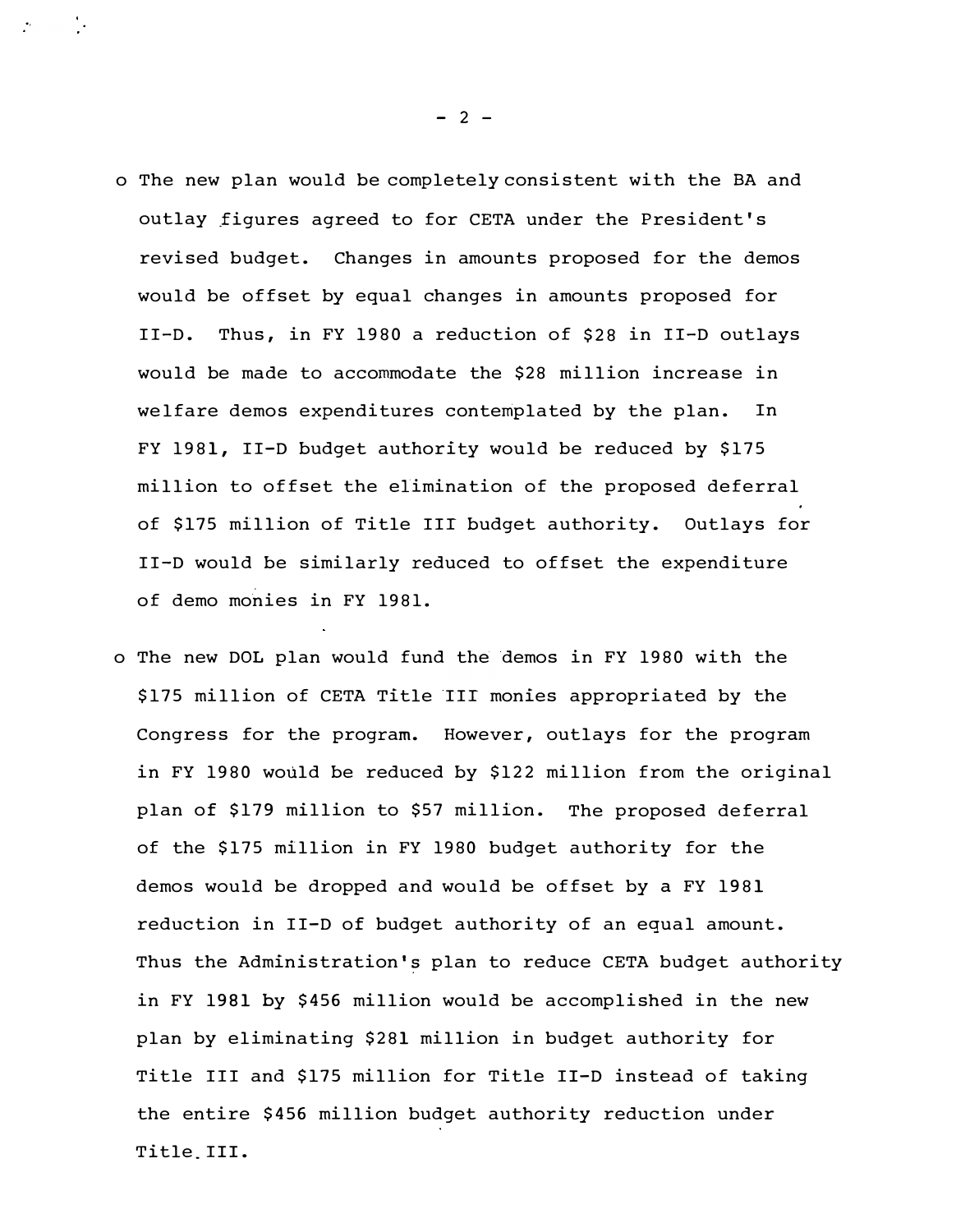- o The welfare demo outlay reduction of \$122 million in FY 1980 would be accomplished by amending the existing grant agreements to restrict the growth of the program in FY 1980 to be consistent with the planned outlay total.
- o It is essential to retain the FY 1980 Title III budget authority to support the program in order to avoid certain problems which would accur if II-D discretionary money were solely relied upon to support the program in FY 1980 or FY 1981. These problems would severely hamper the operation of the demos. For example, under Section 3ll(e) of CETA (the section that authorized the demos) persons can be helped without requiring them to go on welfare before aiding them. Since the overall objective of the demos is to eliminate reliance on welfare, avoidance of this requirement is important. The use of the highly successful Supported Mork approach to meet the needs of some welfare recipients would also be impossible if II-D were exclusively relied upon. Finally essential research costs to evaluate the program cannot be paid for with II-D monies. Thus, the more flexible authority provided by partial funding with Title III monies is essential to the success of the program.

 $- 3 -$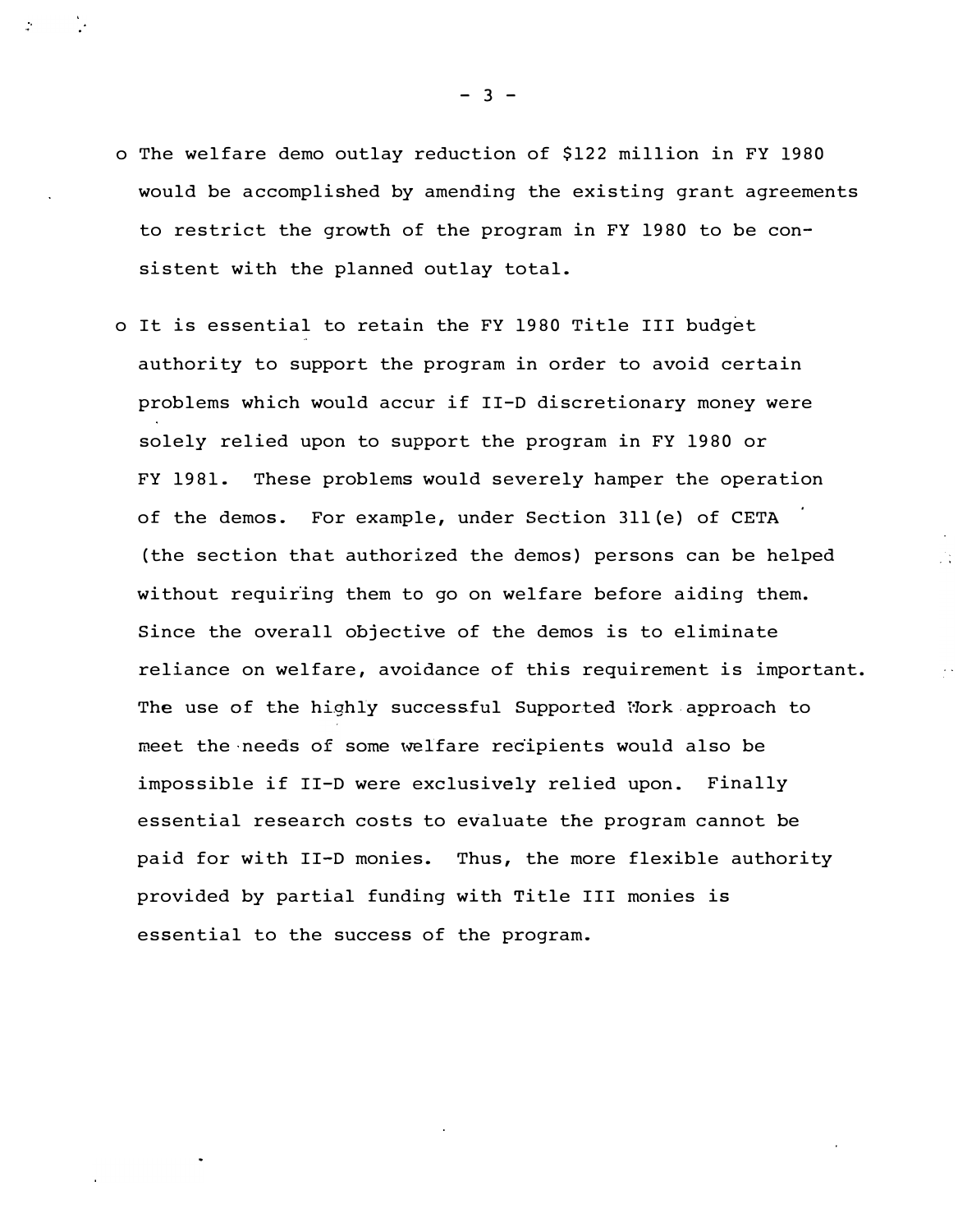The tables below provide details on the funding proposed for the program under the new plan. All dollars are in millions.

| NEW DOL PLAN | TABLE I: |  |  |  |  |
|--------------|----------|--|--|--|--|
|--------------|----------|--|--|--|--|

| $\cdot$                                                       | ٠     | 1980            | 1981                                                         |       |  |
|---------------------------------------------------------------|-------|-----------------|--------------------------------------------------------------|-------|--|
|                                                               | BA    | O               | BA                                                           | O     |  |
| Total                                                         | \$175 | \$ 57           | $\begin{array}{r} \text{S} \\ \text{S} \end{array} \quad 61$ | \$208 |  |
|                                                               |       |                 |                                                              |       |  |
|                                                               |       |                 |                                                              |       |  |
| From Title III                                                | 175   | 57 <sup>L</sup> |                                                              | 147   |  |
| From Title II-D<br><b>Contract Contract Contract Contract</b> |       |                 | 61                                                           | 61    |  |

 $\mathbf{Y} = \{x_i\}_{i=1}^n$ 

<sup>1</sup>Includes outlays of \$29 million from 1979 obligations.

TABLE II: OMB PLAN

|  |                            | 1980 |    | 1981 |  |  |
|--|----------------------------|------|----|------|--|--|
|  |                            |      | BA | O BA |  |  |
|  | Title III Welfare Demos 2/ |      |    | 29   |  |  |

 $^2$ OMB proposal defers \$175 million to FY 1981 and then eliminates it by reducing FY 1981 Title III budget authority by \$175 million.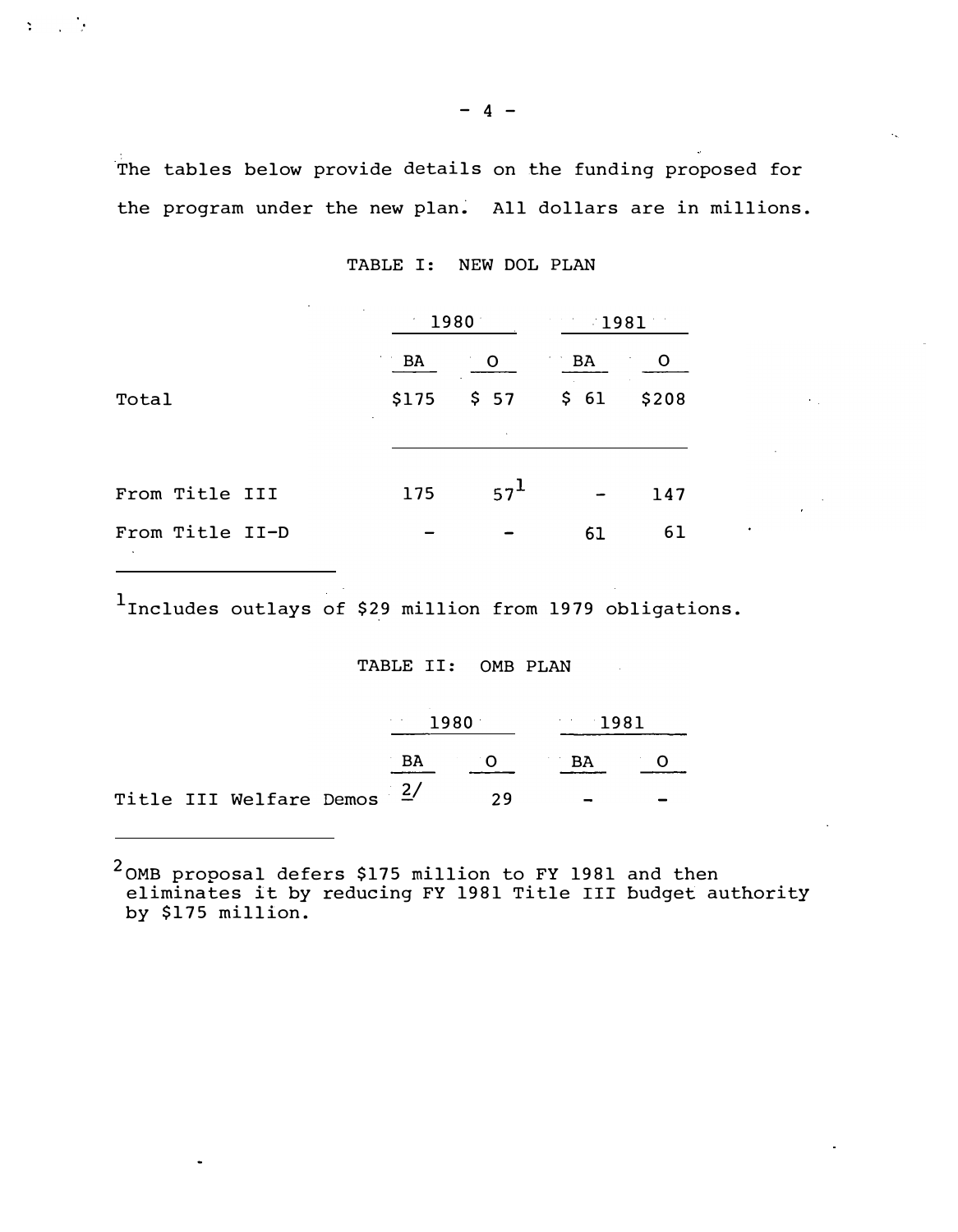|                 |                | 1980                     |              | 1981           |        | 80/81 Totals |  |
|-----------------|----------------|--------------------------|--------------|----------------|--------|--------------|--|
|                 | $\overline{B}$ | $\overline{O}$           | BA           | $\overline{O}$ | BA     |              |  |
| From Title III  |                | $+175 + 28$              |              | 147            | $+175$ | 175          |  |
| From Title II-D |                |                          | $-28$ $-175$ | $-147$         | $-175$ | $-175$       |  |
| Total Change    | $+175$         | $\overline{\phantom{0}}$ | $-175$       |                |        |              |  |

 $\sim$  10  $^{\circ}$ 

 $\ddot{\phantom{a}}$ 

 $\mathcal{L}^{\text{max}}_{\text{max}}$  ,  $\mathcal{L}^{\text{max}}_{\text{max}}$ 

 $\sim 1$ 

 $\Delta \sim 10$ 

 $\mathcal{L}^{\text{max}}_{\text{max}}$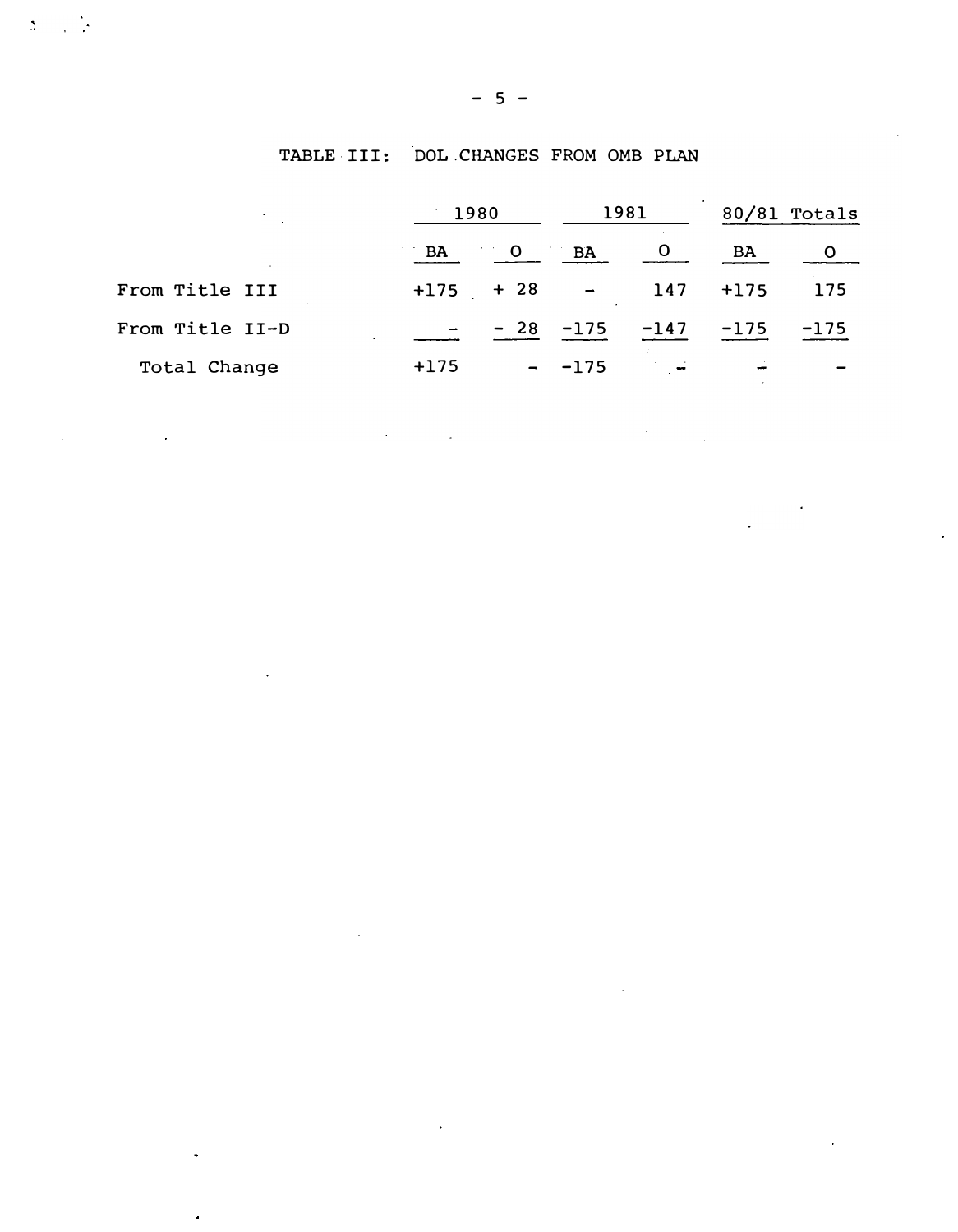We need to examine these issues to see whether they are consistent with reducing or stabilizing the size of Government and would support economic growth at politically realistic levels. We would then draw up a step-by-step plan that reconciles policy goals in individual programs with broad goals of economic performance, reduced tax burdens, and the role of Government. In this way we can better grasp the direction and size of government and future Federal budgets.

If you agree with this scope of work, we would like to plan an initial meeting with you in May to lay out the implications of current Administration policy for future budgets through 1985, and to raise some of the major dilemmas we face. After completing our spring review process we would then like to plan four sessions in the first two weeks in July, at which we would ask you to review our recommended program. These sessions would cover economic policy, tax policy, and the overall size of Government; our international defense posture; the future path of social programs; and the development of our physical resources.

If you agree, we will proceed along these lines.

| Agree |
|-------|
|-------|

| Disagree |  |
|----------|--|
|----------|--|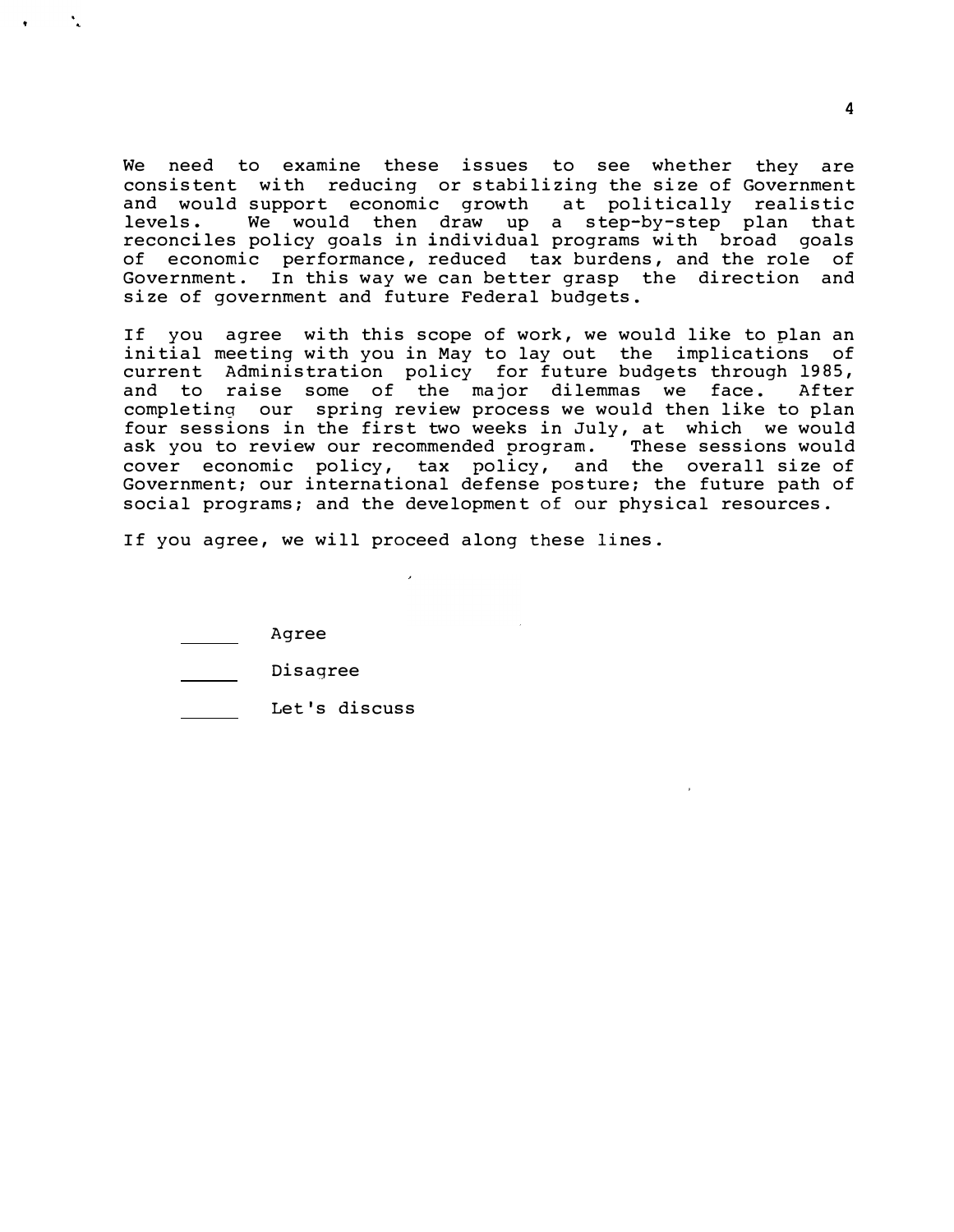April 11, 1980

.-:--· .-

وسينبذج

..... � -·--;,.·; .

#### Dear Grace:

-...

Thank you very much for your letter to the President regarding the future of the Community Services Administration.

We share your pride in the accomplishments of and improvements in CSA over the past three years. We are also anxious for progress there to be continued.

We of course pay special attention to your thoughts on the new leadership for CSA and appreciate your glowing recommendation of Mr. Frank Jones. I hope you will continue to offer your advice to us on this and other matters.

on behalf of the President, I thank you for yo ur. hard . work and for your continued support.

Sincerely,

#### Jack H. Watson, Jr.

Ms. Graciela (Grace). Olivarez 3908 Barsifal Street, N.E. Albuquerque, New Mexico . 97111

Prohlutchson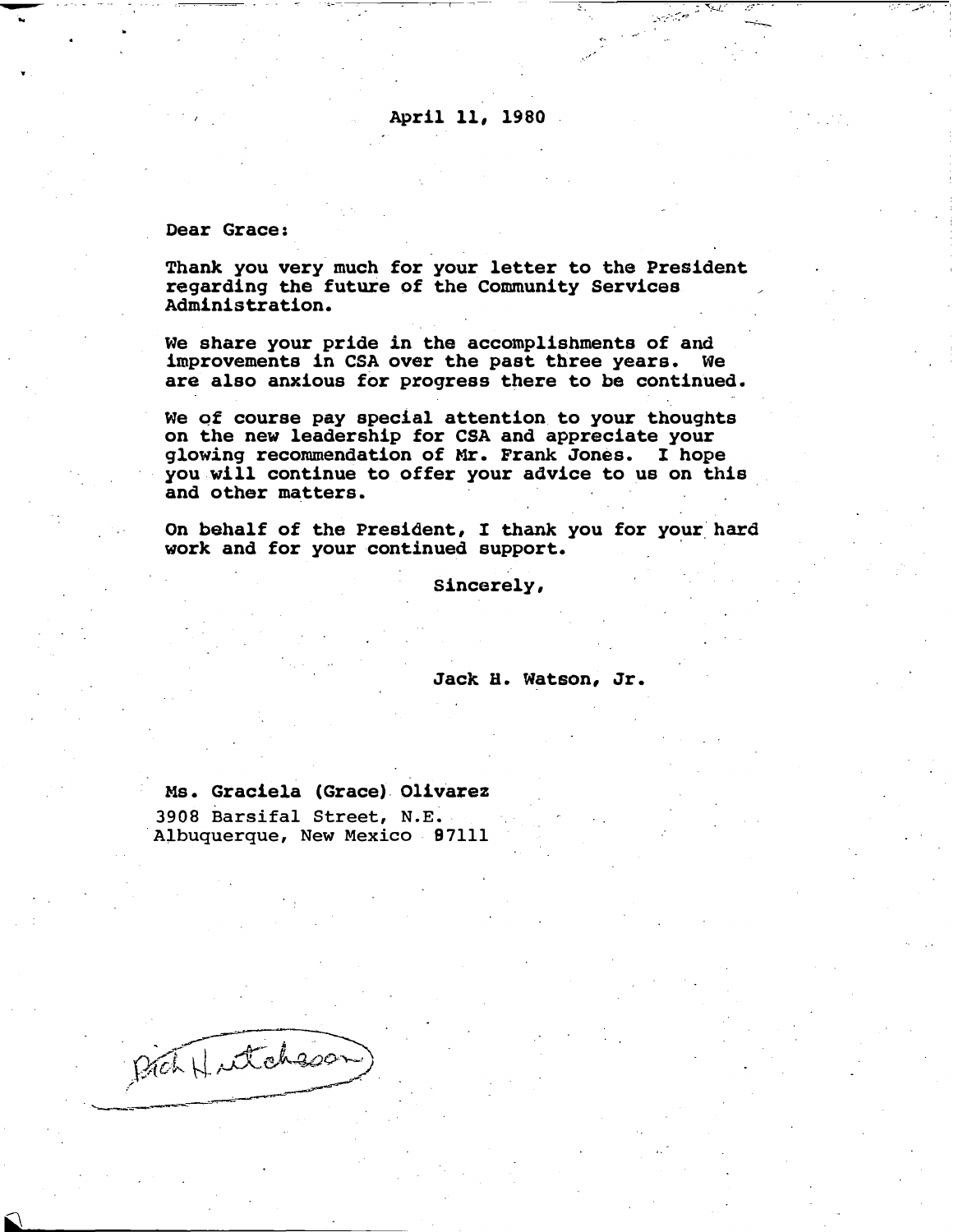#### ID 801955

Y.

#### THE WHITE HOUSE

#### **WASHINGTON**

08 APR 30 DATE:

FOR ACTION: JACK WATSON ARNIE MILLER

# INFO ONLY:

Å

SUBJECT: OLIVAREZ MEMO RE FRANK N. JONES

न्नचन्नचन्नचन्नचन्नचन्नचन्नचन्नचन्नः । सर्वस्यक्षेत्रस्य सर्वतन्तवनचन्नः । सर्वचनचन्नचनचनचनचनचनचनचनचन + RESPONSE DUE TO RICK HUTCHESON STAFF SECRETARY (456-7052) + BY: 1200 PM THURSDAY 10 APR 80  $\ddot{\mathbf{r}}$  $\ddot{\phantom{1}}$ 

**ACTION REQUESTED:** 

STAFF RESPONSE: ( ) I CONCUR. ( ) NO COMMENT. ( ) HOLD.

PLEASE NOTE OTHER COMMENTS BELOW:

**Electrostatic Copy Made** for Preservation Purposes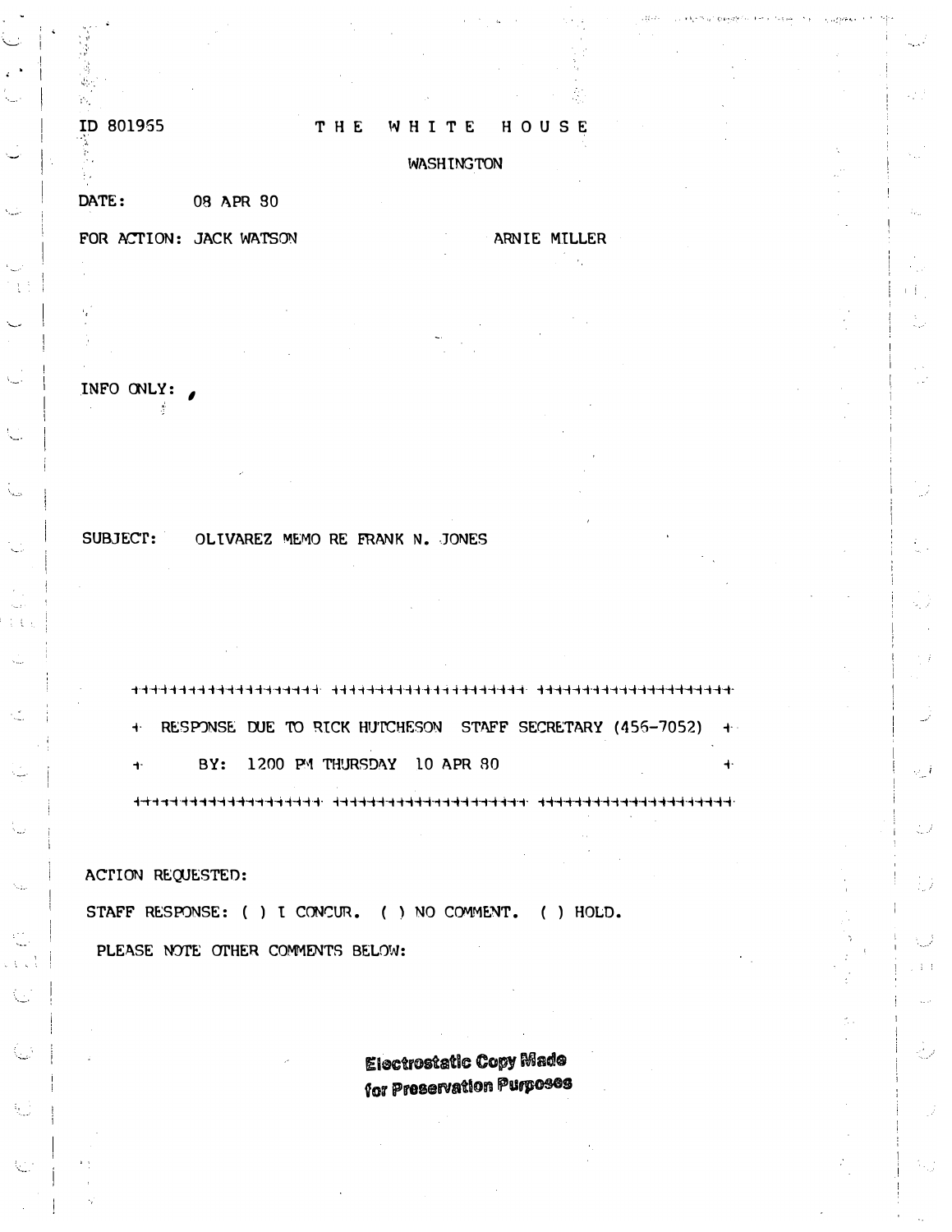Community WASHINGTON, D.C. 20506 Services Administration

April 8, 1980

The President The White House Washington, D. C. 20500

Dear Mr. President:

This is to thank you for your kind, thoughtful letter acknowledging and accepting my resignation. I very much appreciated the opportunity to meet with you briefly just prior to my departure from the Administration.

There is a matter regarding the future of the Community Services Administration (CSA) which I wanted very much to discuss with you. However, in recognition and appreciation, of your enormously busy schedule, I am taking the liberty of sharing my views in written form.

The agency was allowed to flounder under the last administration to the detriment of its programs, staff morale and public image. With your support over the last three years CSA gained renewed respect for its work among the Executive Branch, the Congress, and its National constituency. Although the agency has made impressive strides in the quality of its programs, monitoring, and management, it has not yet reached its potential as a force for assisting the poor to improve their standard of living. Nor, has it, as yet, maximized its potential as the cognizant agency for coordinating federal anti-poverty efforts in cooperation with state and local governments. The three years of your Administration has seen us move however to a point where this potential, with your continued support, can at last be realized. It is therefore particularly important, in my judgment, to maintain the momentum and continuity which we established during the years in which I had the pleasure of serving under your leadership.

It is in the context of the need for experienced, competent, thoughtful and courageous leadership that the Agency's continuity and potential will be realized. I should

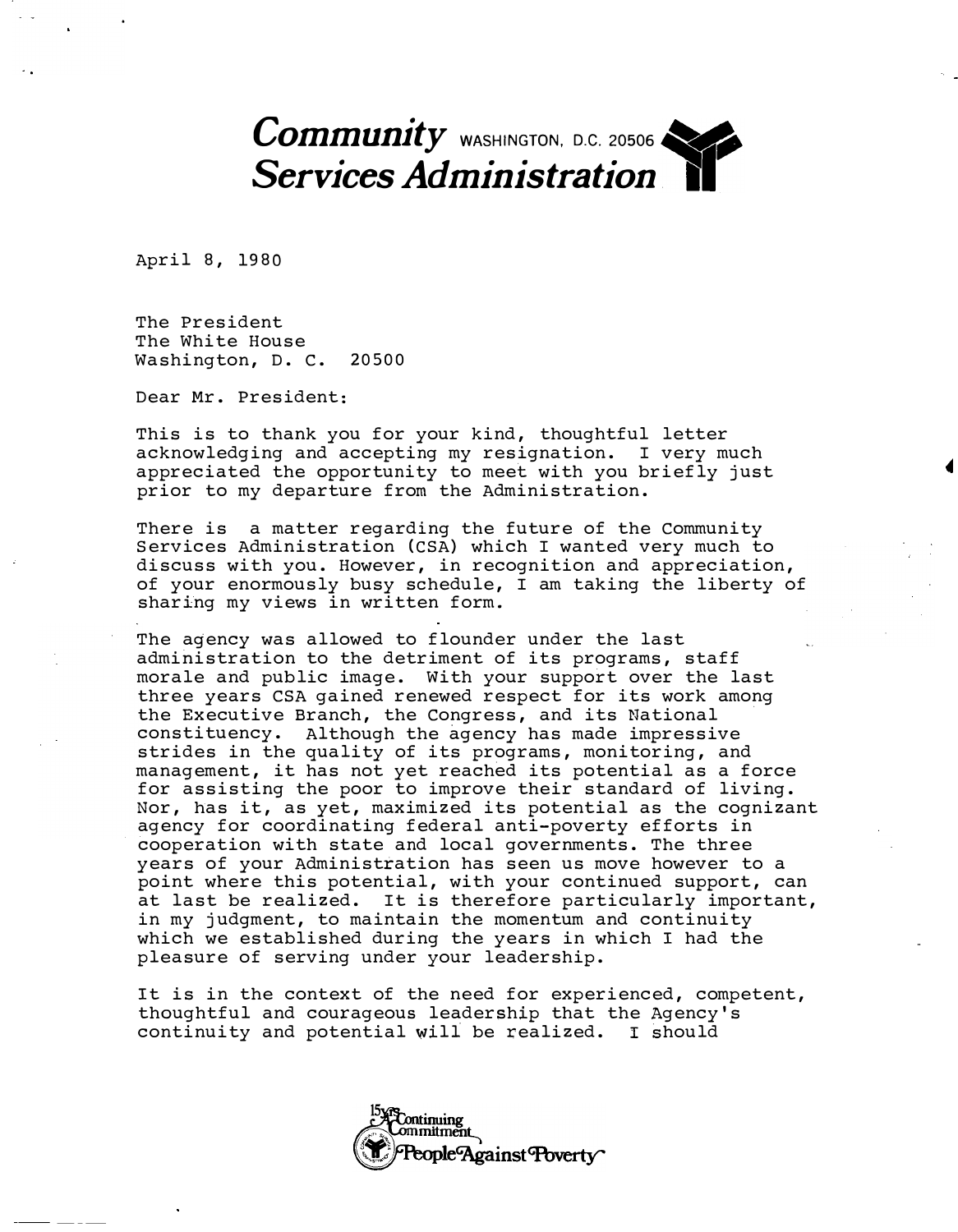therefore like to share my views and recommendations particularly as they relate to the next director of the Agency. While I have orally conveyed the following views to Messrs. Arnie Miller, Director of the Office of Presidential Personnel and Jack Watson, Secretary to the Cabinet, I am constrained to reduce these recommendations to writing for possible use and future reference.

After a great deal of thought and discussion about the policy and political implications for the Agency and the Administration, I have recommended Frank N. Jones as my successor at CSA. For the past three years he has served as Assistant Director for Legal Affairs and General Counsel of the Agency. His mature, conscientious advice and counsel on issues has been of enormous value to me as Director, to the Senior Staff of CSA, and to your Administration. He has shown an outstanding ability to solve problems whether they be of the intra-interagency variety or delicate legal/political negotiations between opposing factions at the state and local level. He has worked closely with and earned the respect of state and local officials throughout the country because of the discrete, careful, firm but fair manner in which he seeks compromise solutions to widely disparate positions. In New York City, Los Angeles, Essex County New Jersey, the State of Vermont, to mention a few, I have called upon Frank Jones to handle the most delicate politically-sensitive issues between local community groups, on the one hand, and elected public officials on the other. In every instance, Mr. Jones has won the respect and admiration of both groups. Moreover, early in this Administration, he served, under my direction as the architect of our plan to take vigorous corrective action to eliminate waste, abuse, and mismanagement of government funds by large and influential grantees. These actions served as a deterrent to further mismanagement and abuse among community action agencies and created an atmosphere in which it was understood that this kind of waste and mismanagement would no longer be tolerated in the Antipoverty program.

Undoubt'edly, the most important initial action of my Administration was to recruit versatile, energetic, independent senior managers. Mr. Jones' strength and maturity has been recognized and appreciated individually and collectively by ever Senior Staff member of CSA, without exception. For example, immediately prior to the effective date of my resignation I called a meeting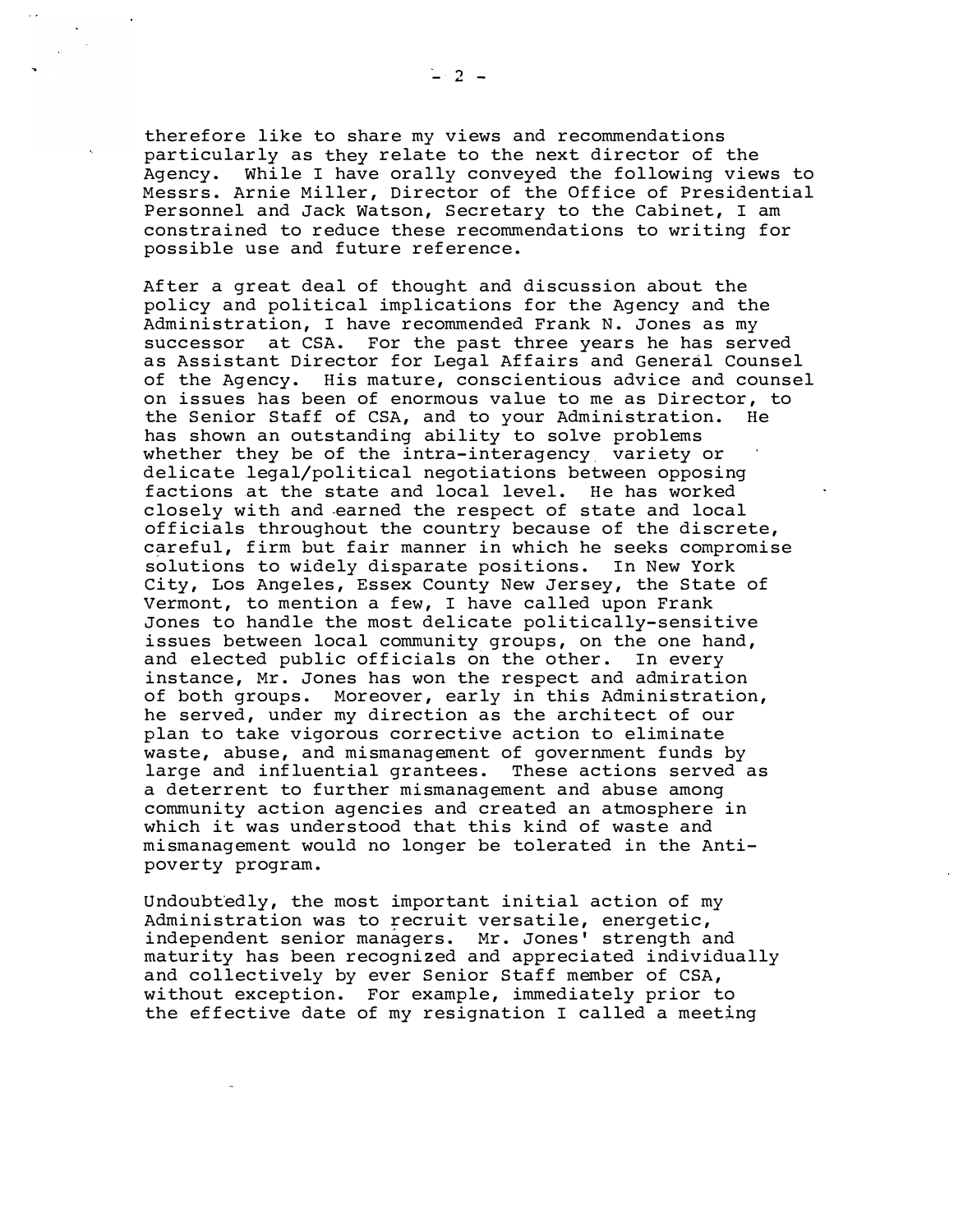of the Agency's senior staff. I informed them that I intended to recomend Frank Jones as my successor and asked those present for their views on the recommendation. There was a unanimous expression of support for Mr. Jones' candidacy.

Finally, while I appreciate the importance of a policy that seeks to avoid friction and dissension among existing staff by appointing an "outsider", it is my considered opinion, however, that such a policy as it relates to the directorship of CSA could be counterproductive. Over the past three years, Mr. Jones has demonstrated an ability to bring the senior staff together as a smooth and harmonious team. This fact, coupled with other leadership qualities which he has demonstrated in our three year association leads me to recommend him as my replacement without reservation.

In sum, Mr.; Jones is a loyal and trusted member of this Administration who supports your policies and programs and who has earned an opportunity to serve you as Director of CSA. For your information I have enclosed a copy of the Senate Confirmation Hearing on Frank Jones' nomination for Assistant Director and General Counsel of CSA.

Thank you Mr. President for this opportunity to share my views regarding these matters and I am prepared to provide any additional information or other assistance you may feel appropriate. I look forward to assisting in your campaign over the next several months and I welcome any opportunity to work with you and your Administration over the next four years.

Sincerely,

,/ /

Grac1ela (Grace) Olivarez

Enclosures

cc: Jack Watson Arnie Miller